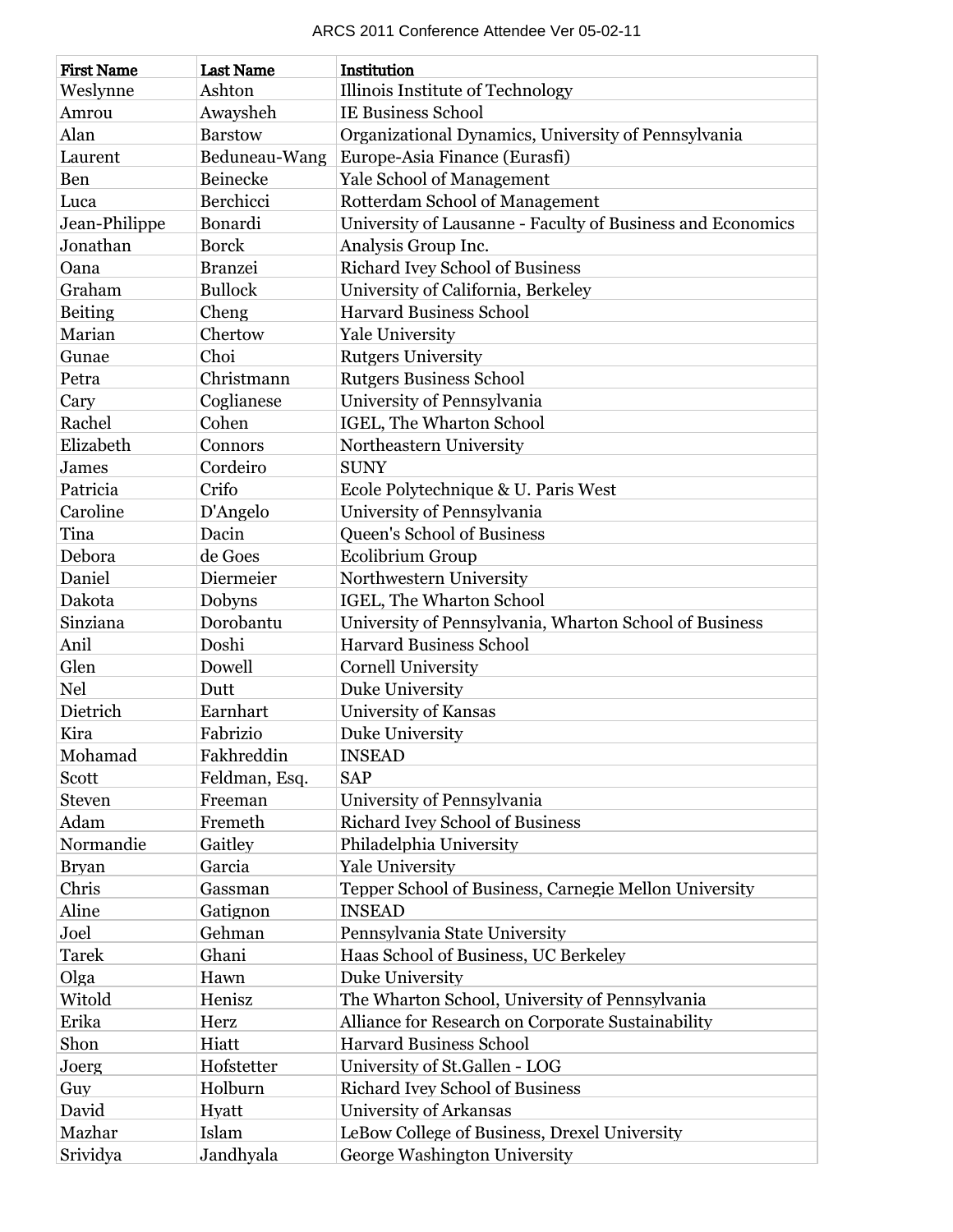| Nan            | Jia           | University of Southern California                    |
|----------------|---------------|------------------------------------------------------|
| Stephen        | John          | Kean University                                      |
| Susan          | Kayser        | Indiana University                                   |
| Alan           | Kelly         | Playmaker Systems, LLC                               |
| Eun-Hee        | Kim           | George Washington University                         |
| Andrew         | King          | <b>Tuck School at Dartmouth</b>                      |
| Allison        | Kingsley      | University of Vermont                                |
| Markus         | Kitzmueller   | University of Michigan                               |
| Arno           | Kourula       | <b>Stanford University</b>                           |
| Cary           | Krosinsky     | <b>Smith School of Business</b>                      |
| Cary           | Krosinsky     | <b>Trucost</b>                                       |
| Maria Lai-ling | Lam           | <b>Malone University</b>                             |
| <b>Barbara</b> | Larson        | <b>Harvard Business School</b>                       |
| Stanley        | Laskowski     | University of Pennsylvania                           |
| Matthew        | Lee           | <b>Harvard Business School</b>                       |
| Sunyoung       | Lee           | Oxford University                                    |
| Esther         | Leibel        | <b>NYU</b> Stern                                     |
| Michael        | Lenox         | University of Virginia                               |
| <b>Bob</b>     | LoBue         | Global University Alliances, SAP                     |
| Jiao           | Luo           | Columbia Business School                             |
| Thomas         | Lyon          | University of Michigan                               |
| Jo             | Mackness      | <b>Haas School of Business</b>                       |
| Joel           | Malen         | University of Minnesota                              |
| Gaurav         | Manchanda     | One Degree Solar                                     |
| Alfred         | Marcus        | University of Minnesota Carlson School of Management |
| Daniel         | Matisoff      | Georgia Institute of Technology                      |
| Sylvia         | Maxfield      | Simmons College                                      |
| John           | Maxwell       | IU, Kelley School of Business                        |
| Ralph          | Meima         | Marlboro College Graduate School                     |
| Dylan          | Minor         | Haas School of Business, UC Berkeley                 |
| A. Wren        | Montgomery    | <b>Queen's School of Business</b>                    |
| Antonio        | Moreno-Garcia | The Wharton School, University of Pennsylvania       |
| Nicholas       | Nairn-Birch   | <b>UCLA</b>                                          |
| Lite           | <b>Nartey</b> | <b>Wharton School of Business</b>                    |
| Jennifer       | Nash          | <b>Harvard Kennedy School</b>                        |
| Johanna        | Nurkka        | Aalto University School of Economics                 |
| Simon          | <b>Nyeck</b>  | <b>Essec Business School</b>                         |
| Eric           | Orts          | The Wharton School                                   |
| Desiree        | Pacheco       | <b>Portland State University</b>                     |
| Louis          | Padulo        | The Wharton School                                   |
| Sanjay         | Patnaik       | <b>Harvard Business School</b>                       |
| Markus         | Paukku        | Aalto University School of Economics                 |
| Ron            | Peracchio     | <b>Harvard Business School</b>                       |
| Andrea         | Prado         | Stern School of Business, NYU                        |
| Robert         | Prentice      | University of Texas at Austin                        |
| <b>Beth</b>    | Proffitt      | Sustainable Investments Institute                    |
| Ruth           | Protpakorn    | Penn State University                                |
| Camille        | Quenneville   | University of Toronto                                |
| Hans           | Rawhouser     | University of Minnesota                              |